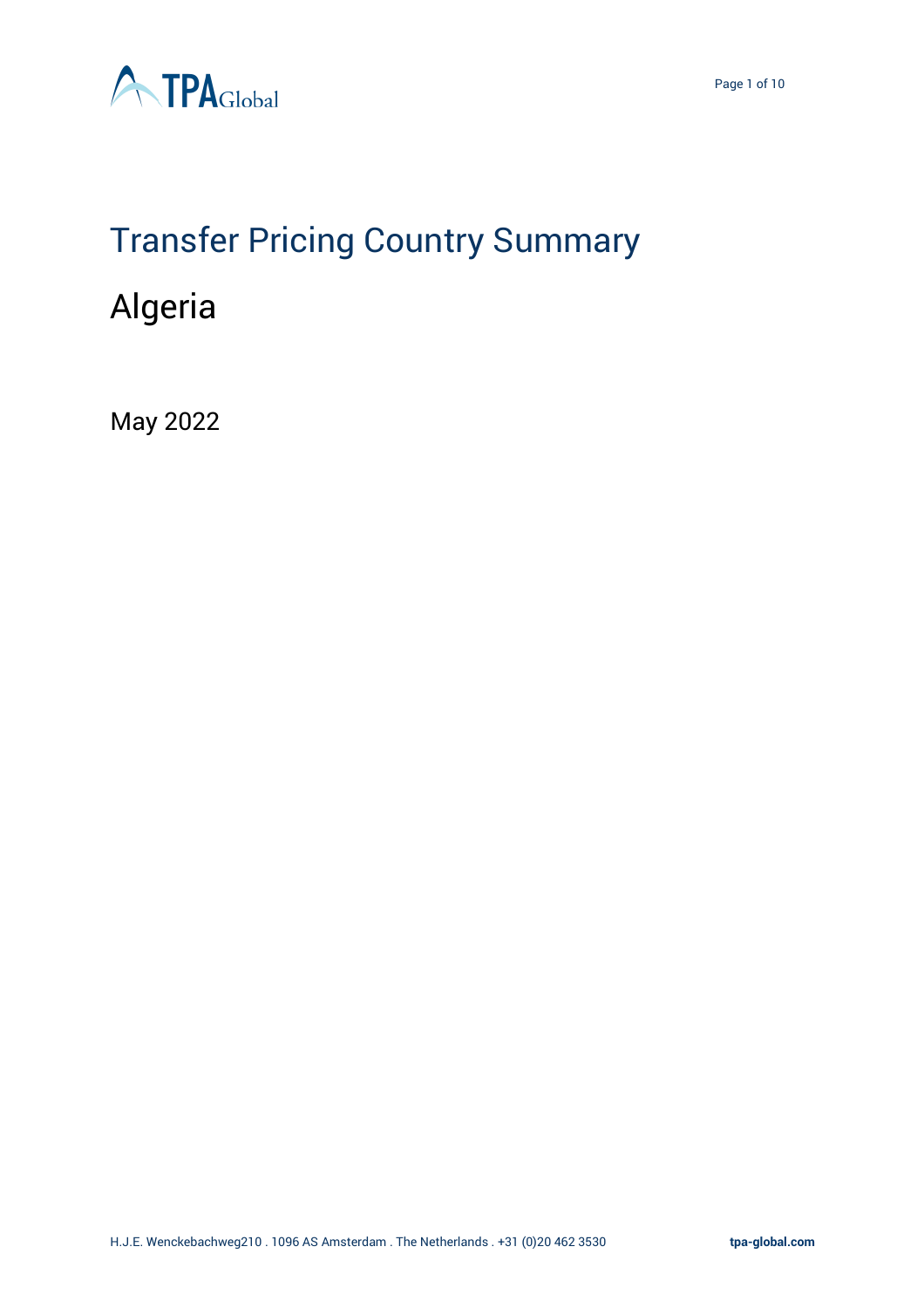# **ATPA**Global

| 1. |                                                                                |
|----|--------------------------------------------------------------------------------|
| 2. |                                                                                |
| a) |                                                                                |
| b) |                                                                                |
| c) |                                                                                |
| d) |                                                                                |
| e) |                                                                                |
| f) |                                                                                |
| 3. |                                                                                |
| a) |                                                                                |
| b) |                                                                                |
| c) |                                                                                |
| d) |                                                                                |
| e) |                                                                                |
| f) |                                                                                |
| g) |                                                                                |
| h) |                                                                                |
| i) | Production Process for TP Relevant Returns, Documents, Forms and Financials  8 |
| J) |                                                                                |
| k) |                                                                                |
| I) |                                                                                |
| m) |                                                                                |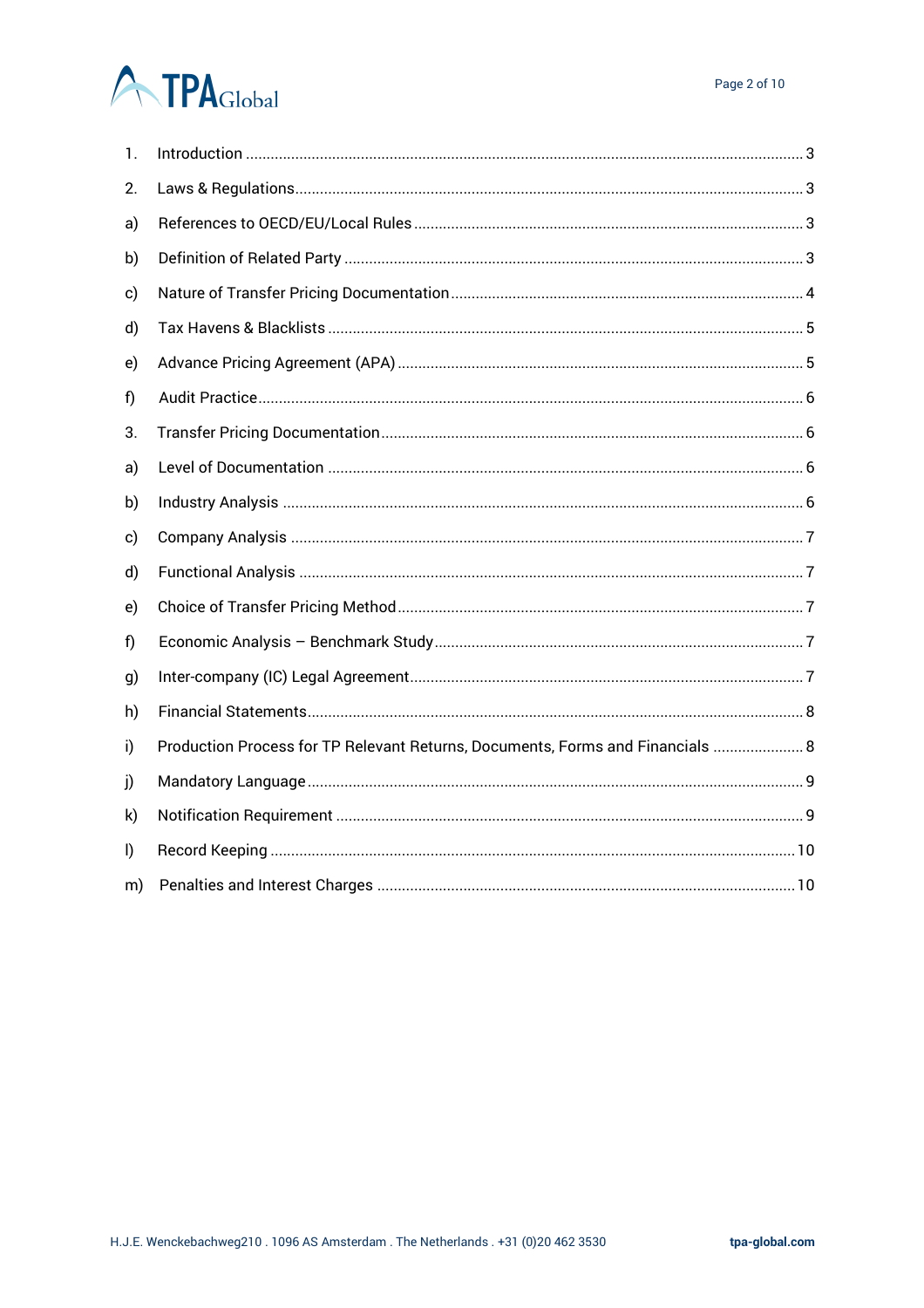

# <span id="page-2-0"></span>1. Introduction

The Minister of Finance issued a decision in January 2013 defining the transfer pricing documentation requirements for Algerian resident companies. According to the decision, the following companies are required to produce transfer pricing documentation:

- joint stock companies and partnerships (which have elected to be subject to corporate tax) when they realize a total annual revenue of at least DZD 100 million;
- companies operating in the hydrocarbon sector as well as their subsidiaries;
- resident subsidiaries which are members of a foreign group irrespective of their annual revenue; and
- group member companies where the annual revenue of one member company is equal to or exceeds DZD 100 million.

# <span id="page-2-2"></span><span id="page-2-1"></span>2. Laws & Regulations

# a) References to OECD/EU/Local Rules

Even though Algeria is not one of the OECD members, there are significant references to OECD Guidelines in their legislation related to transfer pricing. Also, Algeria has no specific set of transfer pricing rules. However, the anti-avoidance rules which adopt the arm's length principle are enshrined in the country's Tax Code. The rules largely reflect Article 9 of the OECD Model Tax Convention.

Thus, profits are indirectly transferred through:

- An increase or decrease in the purchase or sale price;
- Excessive payments of royalties or payments made in exchange for nothing;
- Interest-free grants or low-rate interest loans;
- A waiver of interest payments as stipulated in loan agreements;
- The attribution of advantages disproportionate to the services supplied; and,
- All other means are reassessed, reinstated to the Algerian entity and taxed accordingly.

Where this is the case, and the taxpayer fails to respond to inquiries during a tax audit, the tax authority is obliged to use any evidence in their possession or compare the income of similar enterprises operating in the open market to determine the tax base of the taxpayer.

# b) Definition of Related Party

<span id="page-2-3"></span>Involvement in the capital, control and management of enterprises operating in and out of Algeria determines the applicability of the anti-avoidance rules. There is no specific threshold provided for that.

More specifically, under Article 141 bis 2013 ('Code des Impôts Directs et Tax Assimilees, known as CID), when an enterprise operating in Algeria, or out of Algeria, is directly or indirectly involved in the management, control or capital of another enterprise(s) operating in or out of Algeria or the same person(s) participates directly or indirectly in the management, control or capital of an enterprise(s)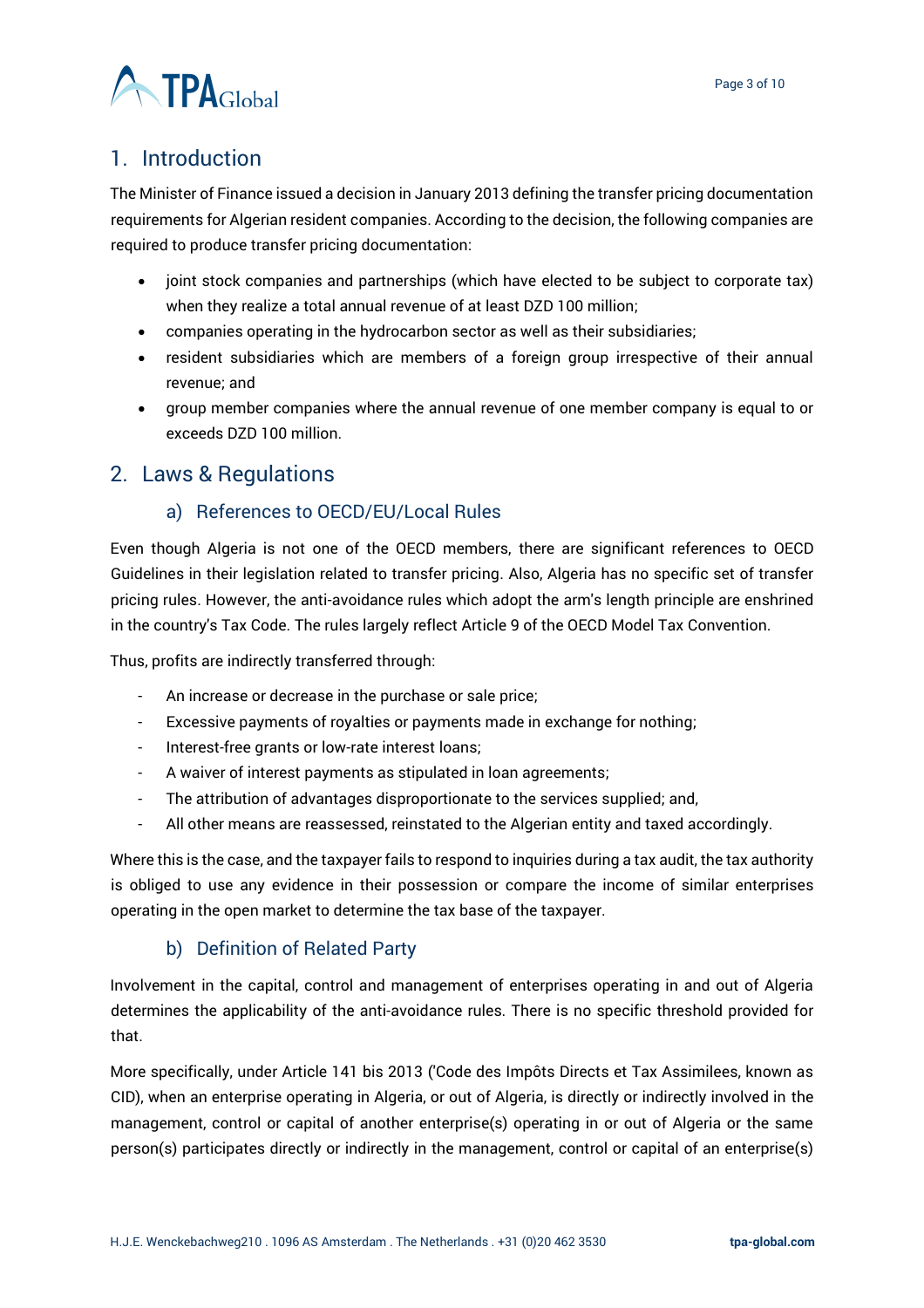

operating in or out of Algeria, and in both cases, the commercial and financial relationship of the two enterprises differ from those between independent enterprises, whose profits would have been accrued to the enterprise operating in Algeria.

# c) Nature of Transfer Pricing Documentation

<span id="page-3-0"></span>In Algeria, all the transactions carried out with related parties are subject to documentation requirements, including the transactions made with companies located in Algeria. Also, there has been an update of the documentation requirements enacted via the Decree of the 17th of November 2020 published in the Official Gazette of January 2021.<sup>1</sup> While the general structure of requirements is mostly protected, including the basic group documentation and company-specific documentation, the content of the required documentation increases with new detailed information as complementary submissions. Main documentation that must be submitted with the tax return contains:

For Basic Group Documentations, the general descriptions are required for:

- the activities performed, including the changes that occurred within the FY;
- the organizational structure reflecting the legal and equity relationships and geographical location of the operational entities;
- the supply chain information for the five main products or main services offered by the group;
- the main geographic markets where the group's major goods and services are provided;
- the performed functions, assumed risks, and assets used by related companies which affect the company operating in Algeria;
- a list of the main intangibles owned by the group such as trademarks, patents, know-how, trade names, etc. to the extent relevant to the company conducted in Algeria,
- the group's transfer pricing policy together with the ones applied to R&D and intangibles;

For Company Documentations, descriptions are required of:

- the strategy and activities of the local enterprise, including the transaction types, and whether it has been affected by restructuring operations or intangibles' transfers during the reporting year and the year before;
- the transactions carried out with other related enterprises such as the acquisition of goods, the purchase of manufacturing services, the provision of services, etc.;
- of the transfer pricing methods and justifications, used by reference to a comparability analysis and functional analysis;
- copies of the annual report of the auditor and financial statements for the year covered by the documentation;
- a list of the service level agreements with related entities, including licensing agreements, research contracting agreements, and cost-sharing agreements;

<sup>&</sup>lt;sup>1</sup> [https://www.mfdgi.gov.dz/images/pdf/textes\\_reglementaires/FR-Arrete\\_](https://www.mfdgi.gov.dz/images/pdf/textes_reglementaires/FR-Arrete_-documentation_prix_transfert.pdf) [documentation\\_prix\\_transfert.pdf](https://www.mfdgi.gov.dz/images/pdf/textes_reglementaires/FR-Arrete_-documentation_prix_transfert.pdf)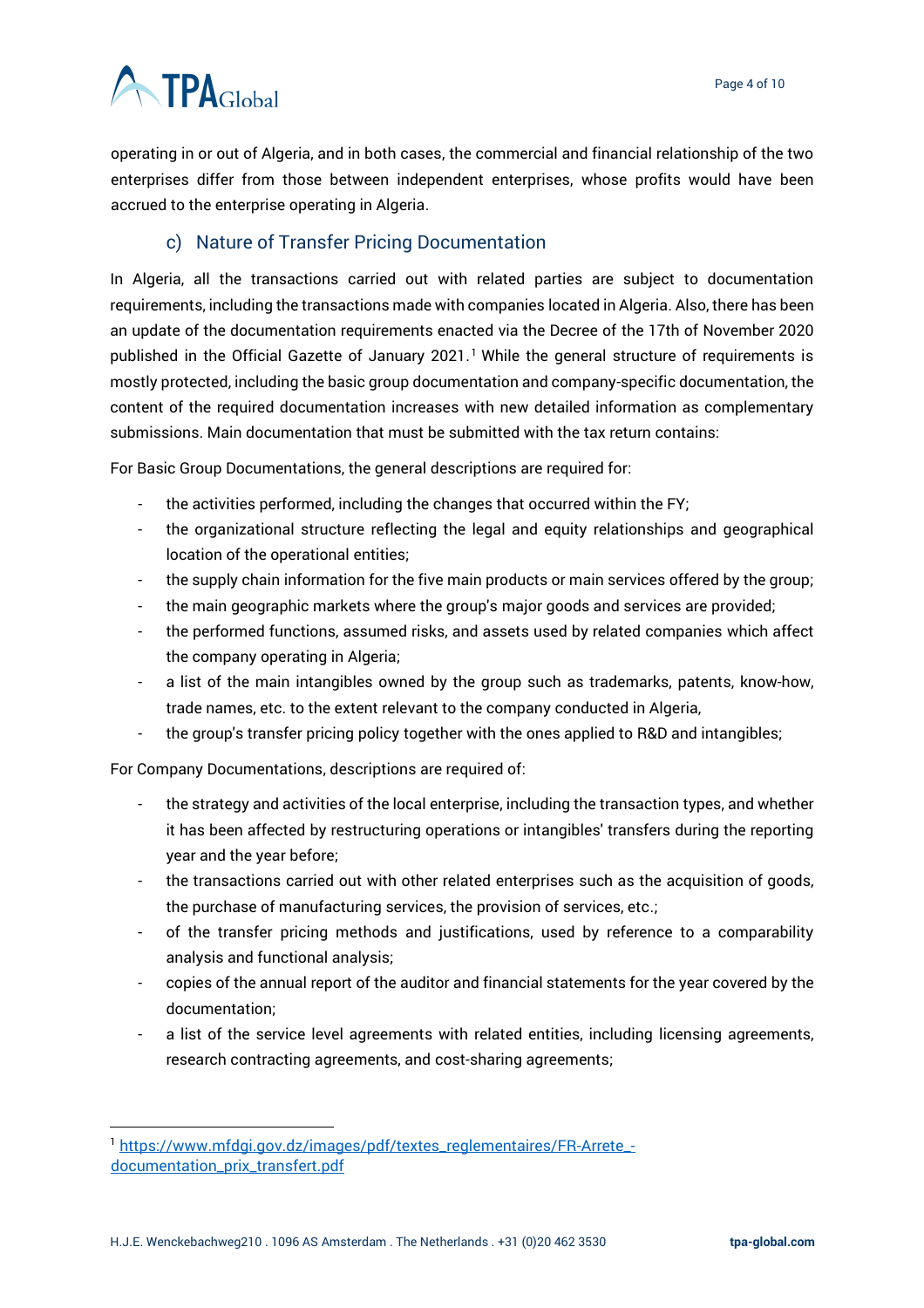

- an intangibles' list that is key for the determination of the entities that are the legal owners and of their policy for transfer pricing;
- information on any intangibles' transfer between the related entities and the corresponding remuneration.

#### d) Tax Havens & Blacklists<sup>2</sup>

<span id="page-4-0"></span>As of September 2021, Algeria have joined the international fight against tax evasion. Algeria will participate on an equal footing and is committed to combating tax evasion through the implementation of internationally agreed standards of transparency and exchange of information for tax purposes—both on request and automatically. All G20 countries, all OECD members, all international financial centers, and a large number of developing countries are members of the Global Forum.

The Global Forum is the leading multilateral body tasked with ensuring that jurisdictions around the world adhere to and effectively implement both the standard of information exchange on request and the standard of automatic information exchange. These goals will be met through a rigorous monitoring and peer review process that Algeria will be subjected to. The Global Forum also runs a robust capacity-building program to assist its members in implementing the standards and assisting tax authorities in making the best use of cross-border information sharing channels.

Algeria, as a member of the Global Forum, will also participate in the Africa Initiative, a work program launched in 2014 to support domestic revenue mobilization and the fight against illicit financial flows in Africa through increased tax transparency and information exchange.

# e) Advance Pricing Agreement (APA)

<span id="page-4-1"></span>There is currently no provision for 'Advanced Pricing Agreement' in the Algerian anti-avoidance rules. The option for a Tax consolidation regime does not constitute a pricing agreement with the tax administration.

However, Algerian tax authorities introduced a tax-ruling regime in Executive Order No. 12-334, dated the 8th of September 2012. This regime, which is designed to provide greater certainty for taxpayers and enhance the monitoring capabilities of the tax administration, allows a taxpayer to request a ruling that determines the tax administration's formal position about the taxpayer's particular situation. Such a ruling regime would be effective from the date of the executive order. The procedure could, in theory, cover transfer pricing and is valid only for certain categories of companies. Effectively, this procedure has streamlined a deadline of four months to receive an answer to a ruling request.

<sup>2</sup> https://www.oecd.org/tax/transparency/documents/algeria-joins-global-forum-on-transparencyand-exchange-of-information-for-tax-purposes.htm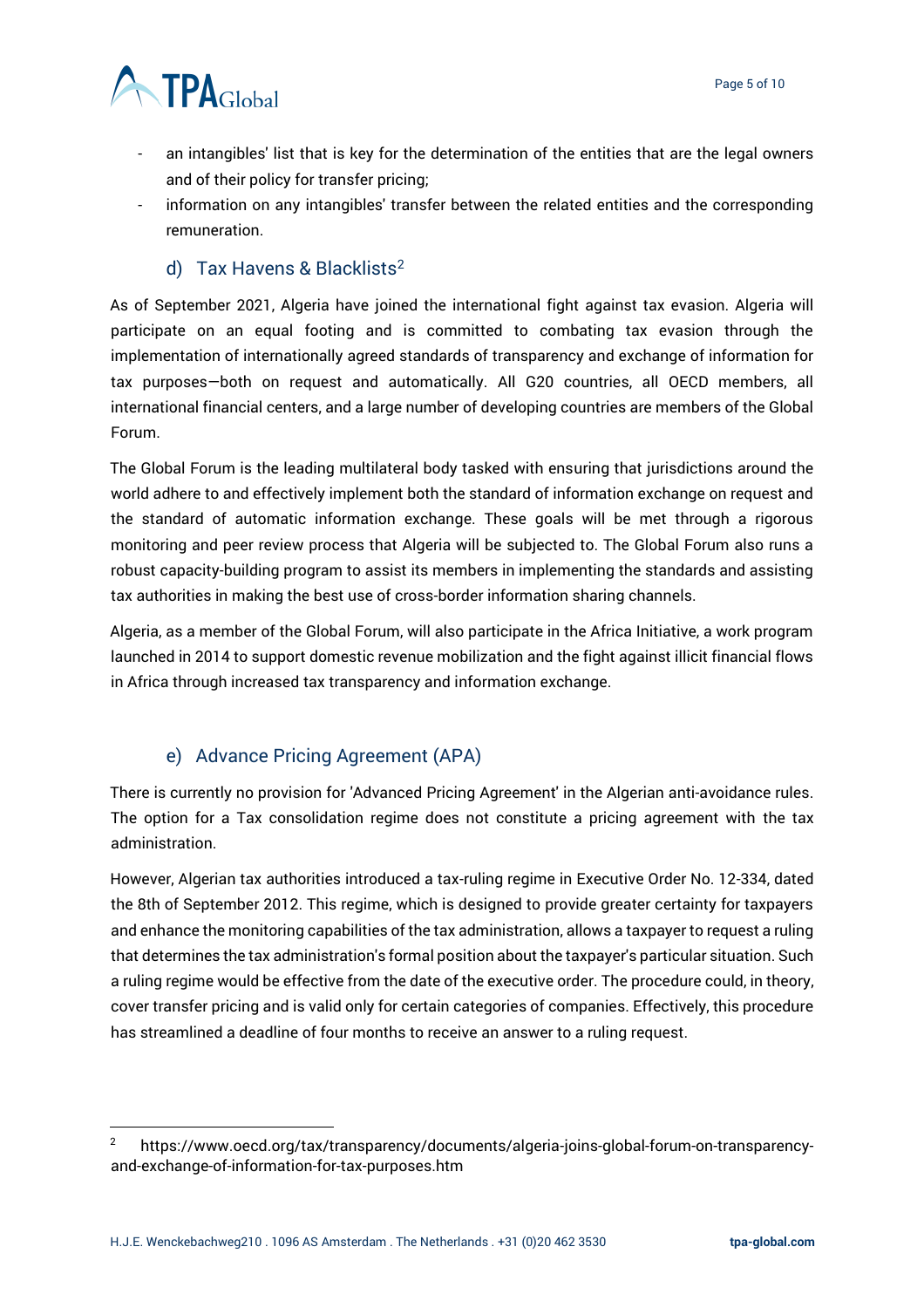

#### f) Audit Practice

<span id="page-5-0"></span>The Finance legislation, 2010 (Lois de Finance complementaire) supplementing the Finance Law further increased transfer pricing scrutiny. The law clarifies the Algerian tax authority's idea of documentation expected from taxpayers to substantiate their company's TP policy. This documentation requirement applies to every sector in the economy, with the requirements specifically listed for companies under the Direction des Grandes Entreprises (Major Company Directorate or DGE).

# <span id="page-5-2"></span><span id="page-5-1"></span>3. Transfer Pricing Documentation

#### a) Level of Documentation

Companies operating under DGE must provide, in addition to their tax return documentation, other documentation substantiating the transfer pricing policies used in respect of transactions with affiliated enterprises. The Code des Procédures Fiscales (Tax Procedure code) supplementing the 2010 LFC (Loi de Finances Complémentaire) reiterates the necessity of providing Transfer pricing documentation upon request. The required documentation must include the following:

- Company's organizational structure and information/documents stipulating the nature of the relationship between the Algerian company and the foreign company(s);
- A description of the group transfer pricing policy and the kind of transactions that take place between the related entities;
- The methodology used in determining intercompany transfer price;
- The activities performed by the companies located outside Algeria; as connected through industrial, commercial or financial transactions, as well as the tax treatment reserved for such types of transactions;
- Copies of annual audit reports, together with the audited financial statements related to the reported fiscal year;
- The list of key owned intangible assets, such as licences, trademarks, trade names and knowhow; and,
- The financial information about overheads and administrative costs and research and development costs.

Although there is no standard Transfer pricing documentation requirement for all companies, besides companies operating under DGE, preparation and submission of Transfer pricing supporting documentation must be furnished on request. Otherwise, the taxpayer would be exposed to penalties.

#### b) Industry Analysis

<span id="page-5-3"></span>By identifying value drivers for the relevant industry, a first indication of the level of profitability common in the industry is being given.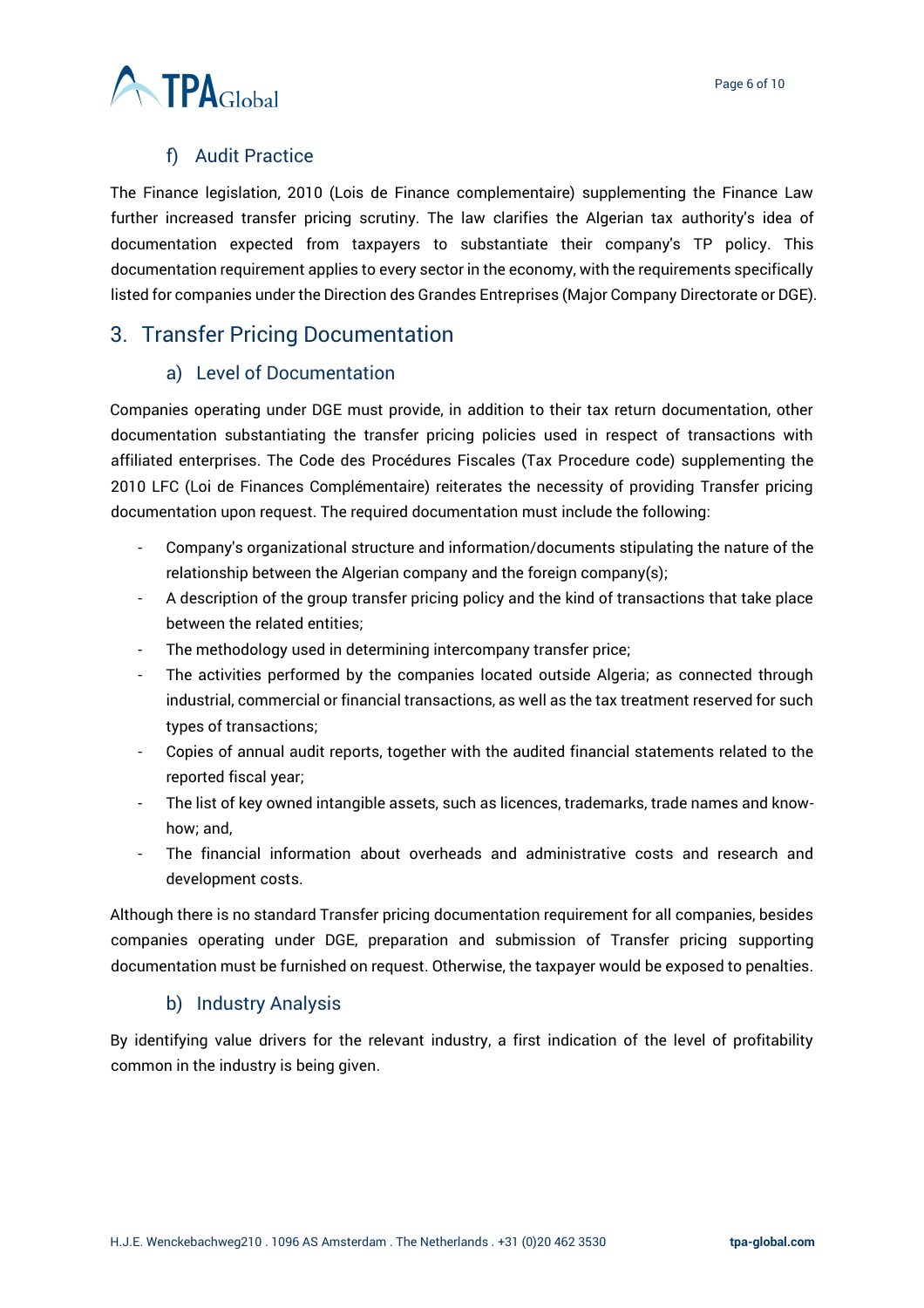

# c) Company Analysis

<span id="page-6-0"></span>A description of the management structure of the local entity, a local organization chart, and a description of the individuals to whom local management reports and the country(ies) in which such individuals maintain their principal offices.

A detailed description of the business and business strategy pursued by the local entity, including an indication of whether the local entity has been involved in or affected by business restructurings or intangibles transfers in the present or immediately past year and an explanation of those aspects of such transactions affecting the local entity.

# d) Functional Analysis

<span id="page-6-1"></span>In conducting a functional analysis, an assessment is made of the significant activities and responsibilities that are performed by the related parties relevant to the Intercompany Transactions under review, the tangible and intangible assets that are employed and the risks that are borne in undertaking the business activities. Such an assessment is consistent with the recommendations that have been made in the OECD Guidelines in paragraph 1.51.

#### e) Choice of Transfer Pricing Method

<span id="page-6-2"></span>The code lacks guidance on the transfer pricing methodology for determining the arm's length transfer price. However, since the Algerian anti-avoidance (Transfer Pricing) rules' arm's length principle is in line with the OECD TP guidelines, it will be no mistake to conclude that the arm's length transfer price might be determined through one of the methods of OECD Transfer Pricing. Furthermore, the tax administration may reassess and reinstate intercompany transfer price during a TP audit in order to determine the arm's length price by comparing similar business transactions in the open market to that of the selected party.

# f) Economic Analysis – Benchmark Study

<span id="page-6-3"></span>There is no mention in the Tax Act regarding specific comparables to be provided by the taxpayer during the filing of its tax return or during the audit. To the tax authorities, the source of comparables used in determining the arm's length transfer price is more important than the scope of the comparables. Thus, the tax authorities will likely accept a global/regional contemporary database that provides reliable and reasonable comparables.

# g) Inter-company (IC) Legal Agreement

<span id="page-6-4"></span>Although an Inter-company legal agreement formalizes the business and financial relationship between group entities, the legal agreements have a lower ranking since the OECD 2017 Guidelines made the "conduct of parties" the prevailing concept.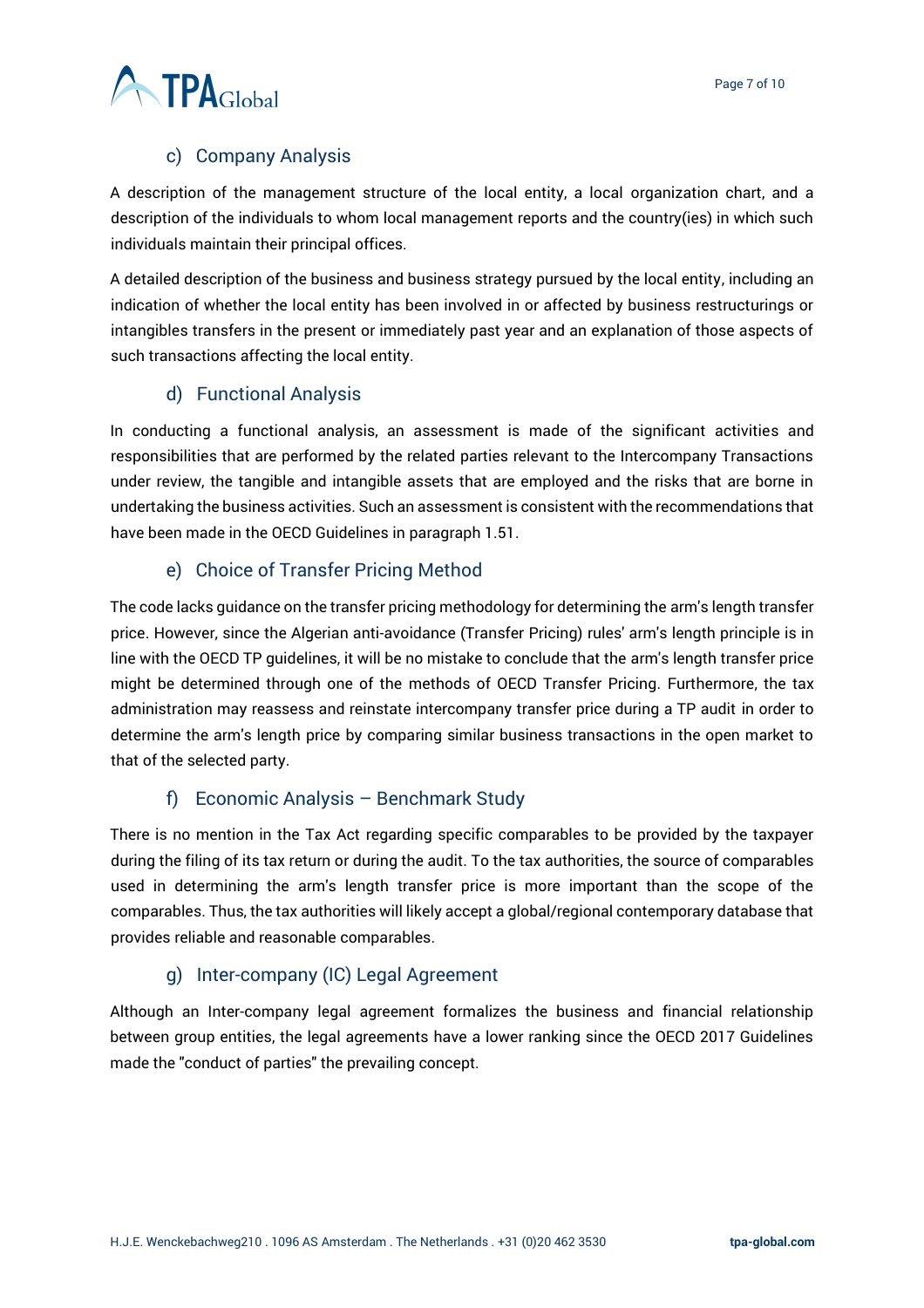

# h) Financial Statements<sup>3</sup>

<span id="page-7-0"></span>With the exception of very small enterprises, which have a simplified set of standards, all business enterprises, public enterprises, quasi-public enterprises, cooperatives, and other ongoing commercial entities are required to prepare financial statements in accordance with Algerian accounting standards.

Algerian accounting standards (the Plan Comptable National, or PCN) are set by the Ministry of Finance's Conseil National de la Comptabilité. The Ministry of Finance adopted a program in July 2006 to revise the PCN to be substantially based on IFRSs, effective January 1, 2010. Companies currently prepare their financial statements using a statutory format published in 1975.

# <span id="page-7-1"></span>i) Production Process for TP Relevant Returns, Documents, Forms and Financials

In the chart below, the existence of the filing requirements with the details of which format is used, the latest filing date, notification requirement and its deadline, thresholds to be applied in case it exists, and the required languages are demonstrated. These information can be seen respectively for CIT, master file, local file, CbCR, local forms, annual accounts and segmented P&L documentations.

|                                   | Prepare or<br>File? | Format                                 | <b>Deadline</b>                                                 | <b>Notification</b><br>Deadline* | Threshold*<br>(Yes/No)                                | Local Language<br>(Yes/No)*(If<br>"No", it can be<br>filed in English) |
|-----------------------------------|---------------------|----------------------------------------|-----------------------------------------------------------------|----------------------------------|-------------------------------------------------------|------------------------------------------------------------------------|
| Corporate<br>Income<br><b>Tax</b> | File                | Special<br>Form $+e-$<br><b>Filing</b> | 30 April of the<br>next fiscal<br>year                          | N/A                              | N/A                                                   | Yes (Arabic)                                                           |
| <b>Master File</b>                | N/A                 | N/A                                    | 30 days after<br>the request of<br>the local tax<br>authorities | Yes                              | $Yes -$<br>annual<br>revenue of<br>DZD 100<br>million | Yes (Arabic,<br>but French is<br>also<br>negotiable)                   |
| <b>Local File</b>                 | N/A                 | N/A                                    | 30 days after<br>the request of<br>the local tax<br>authorities | <b>Yes</b>                       | $Yes -$<br>annual<br>revenue of<br>DZD 100<br>million | Yes (Arabic,<br>but French is<br>also<br>negotiable)                   |
| <b>CbCR</b>                       | N/A                 | N/A                                    | N/A                                                             | N/A                              | N/A                                                   | N/A                                                                    |
| <b>Local form</b><br>X            | N/A                 | N/A                                    | N/A                                                             | N/A                              | N/A                                                   | N/A                                                                    |

<sup>3</sup> https://www.iasplus.com/en/jurisdictions/africa/algeria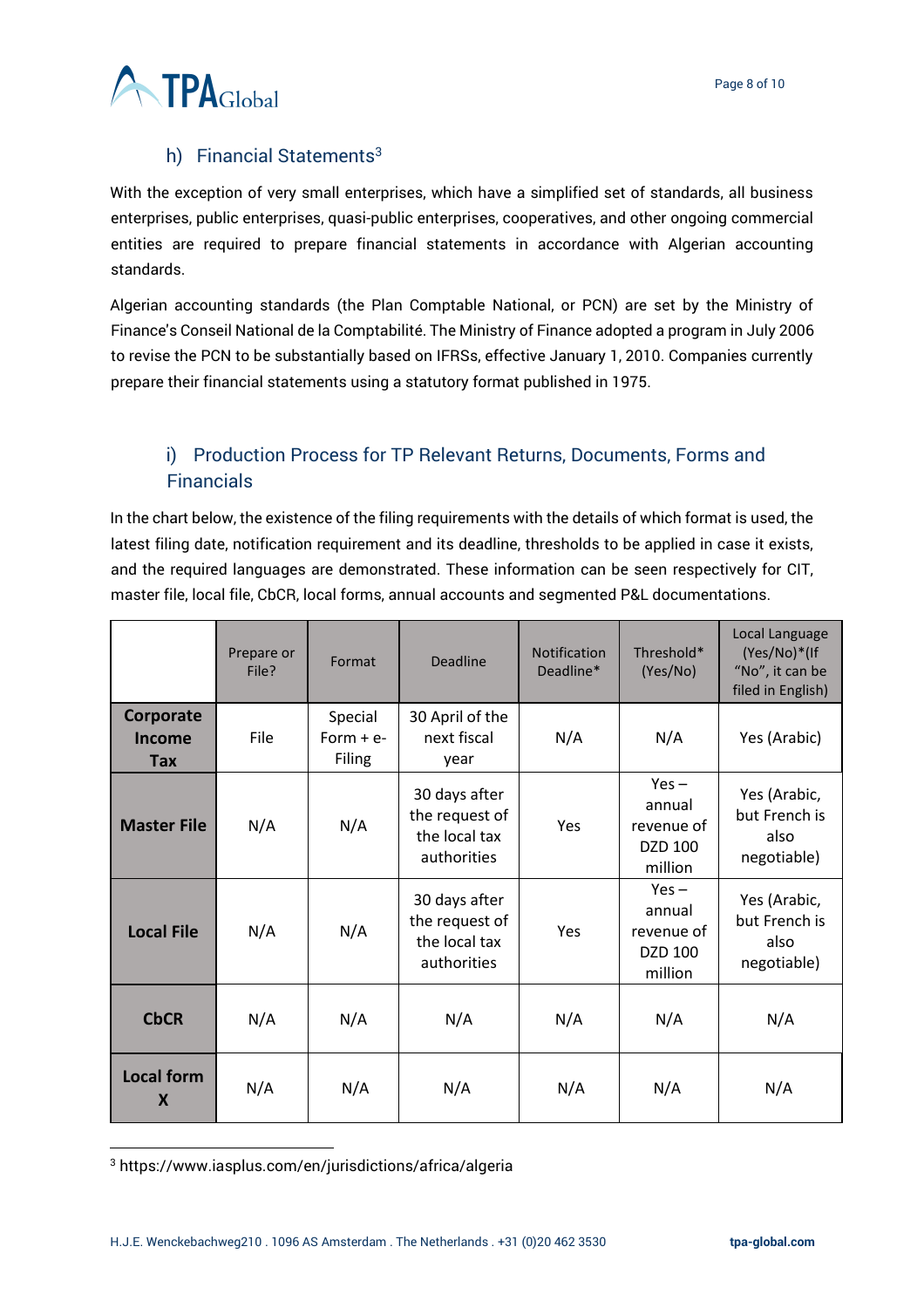

| Annual<br><b>Accounts</b>                                                                                     | Prepare | PCN or<br><b>IFRS</b> | Before 1 April<br>of every year | N/A | N/A | Yes (Arabic,<br>but French is<br>also<br>negotiable) |  |  |  |
|---------------------------------------------------------------------------------------------------------------|---------|-----------------------|---------------------------------|-----|-----|------------------------------------------------------|--|--|--|
| Segmented<br>P&L                                                                                              | N/A     | N/A                   | N/A                             | N/A | N/A | N/A                                                  |  |  |  |
| * Algeria has NOT signed the MCAA agreement for the filing of CBCR.                                           |         |                       |                                 |     |     |                                                      |  |  |  |
| * There is no special guidance of a tax regime applicable to Small and Medium Medium-sized enterprises in the |         |                       |                                 |     |     |                                                      |  |  |  |
| Tax code. According to the language of the Algerian Tax code, transfer pricing mostly affects transactions    |         |                       |                                 |     |     |                                                      |  |  |  |
| between big Algerian Tax code language, transfer pricing mostly affects transactions between big-sized        |         |                       |                                 |     |     |                                                      |  |  |  |

companies involved in cross border trade.

In order to reduce Tax compliance risks, Transfer Pricing documentation ought to be prepared for disclosure. The tax authorities may require any document supporting the declared transfer price, such as the balance sheet and a summary of the profit and loss account. Failure to provide a required transfer pricing documentation within 30days may trigger a penalty of 25% over the reassessed amount.

There is no official deadline set for preparing Transfer Pricing documentation. However, the tax return documentation must be prepared during a tax audit. The transfer pricing documentation should be filed along with the annual tax return. It should be filed no later than the  $30<sup>th</sup>$  of April when the tax return deadline is. The documentation includes a detailed statement of proceeds paid to third parties concerning subcontracted services, hiring of personnel and equipment, leases, and technical assistance services. The final tax payment deadline (including VAT, IBS instalments, WHTs, PIT, and payroll taxes) is on the 20th of the month following submission of the tax return, instead of the tax return due on the 30th of April. The appropriate financial statements to substantiate the returns are due after the close of the tax year (follows a Calendar year) together with the statutory return.

Documentation must be submitted within 30 days if DGI requests from the company.

There is no statute of limitation applicable for Transfer pricing purposes in the Algerian Direct Tax code (CID).

# j) Mandatory Language

<span id="page-8-0"></span>In Algeria, Transfer Pricing and tax return documentation are prepared and submitted in Arabic; but a French version or a certified translation is also acceptable by the Tax authorities.

# k) Notification Requirement

<span id="page-8-1"></span>There is no information on the notification requirement.